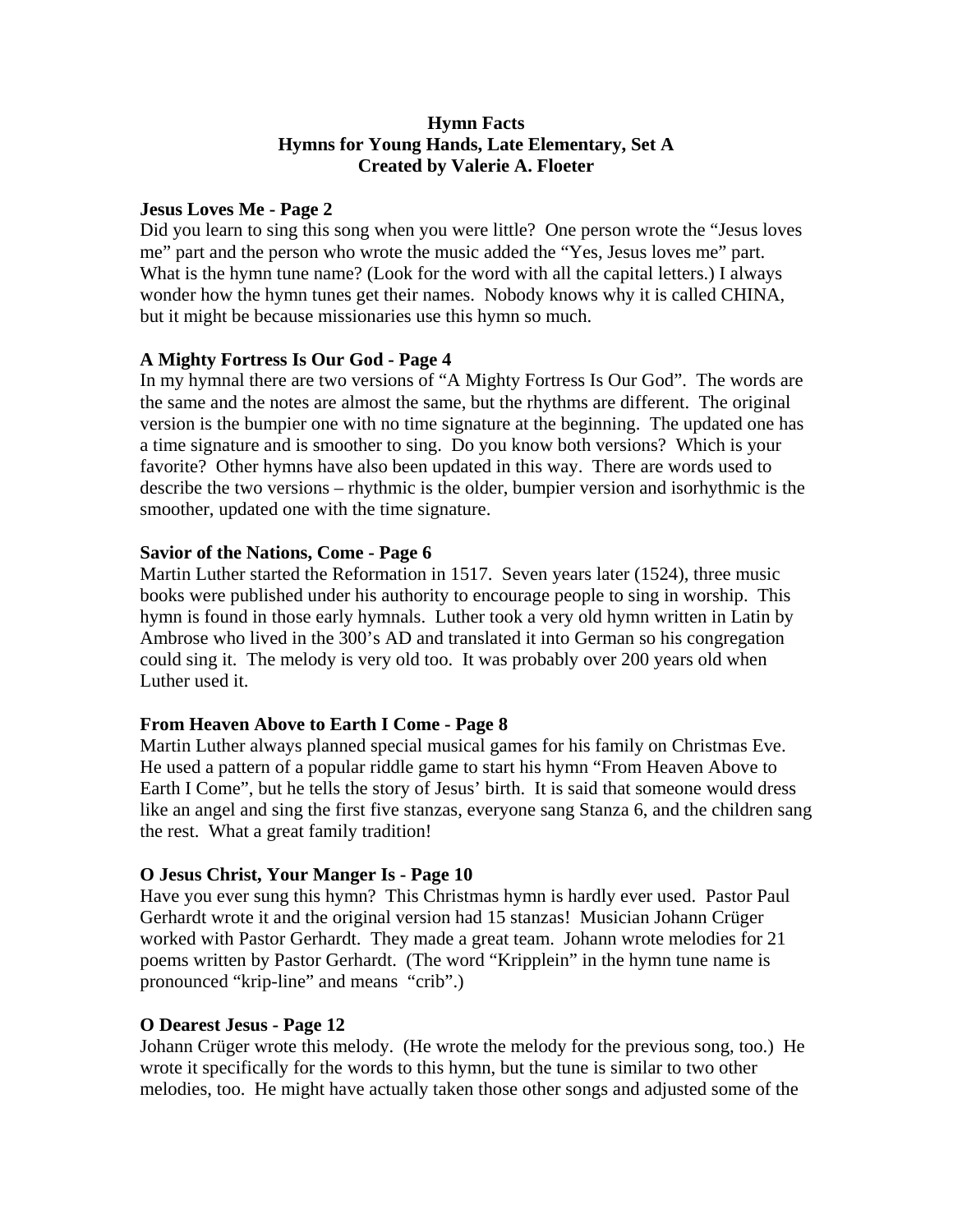notes to work better with these words. Being a good musician means that you know how to adapt music to work in your situation.

## **O Dearest Lord, Thy Sacred Head - Page 14**

This melody was first published in 1820, so it is now 200 years old. It is an American tune. I don't know why it is called DETROIT. I don't think it was written in Detroit, because it was published in Virginia, even though the title of the book mentions Kentucky. That's all rather confusing. The words were written in London, England.

## **Christ the Lord Is Risen Again - Page 16**

In many congregations, all the Easter hymns are sung in happy, major keys. I suppose such an old, interesting melody like this one might seem out of place. This melody is a very close relative to the hymn tune CHRIST IST ERSTANDEN. Even their names are close. Martin Luther said that he never grew tired of singing it. Did you know that songs can be written in more than just major and minor? This melody is such as example. It is written in the Dorian mode. If you play a scale from D to D on only white keys, you will hear what Dorian sounds like. It's an interesting sound.

### **Hail the Day that Sees Him Rise - Page 18**

This melody was used in the 1200's during a church festival to honor the donkey that carried Mary and baby Jesus to Egypt. During the worship service, instead of singing in beautiful sounds, the choir tried to sing like donkeys and instead of singing "Alleluia", they sang "Hez-va" (French for "hee-haw"). I bet this made everyone laugh. You can see why many church services had gotten silly and why Martin Luther removed many things that were not appropriate. This melody is lovely and I'm glad we still get to sing it, but with good words.

### **Abide, O Dearest Jesus - Page 20**

Who is our composer? He died when he was only 45 years old. He was a church musician and a schoolteacher. Even with his short life, he wrote over 400 hymn tunes, 200 songs and a special kind of musical play called a passion. My hymnal has three other melodies written by Mr. Vulpius. Does yours?

### **Crown Him with Many Crowns - Page 22**

Sir George Elvey, from England, wrote this melody. Anyone named "Sir" has been knighted by the king or queen of England, which means they were noticed because of something special they did. Musicians who are knighted wrote special music that the royal family liked. Sir Elvey wrote the wedding music for Princess Louise's wedding in 1871. Not only did he compose, but he was also the music teacher for the royal family. Queen Victoria had seven children. That's a lot of piano lessons. He worked in the castle for 47 years.

### **Beautiful Savior - Page 24**

Where did this melody come from? What is a "Silesian folk tune"? Silesia was a country connected to Germany, but now is mostly a part of Poland. This change happened in 1945. So up until then, the people living in Silesia spoke German. A "folk